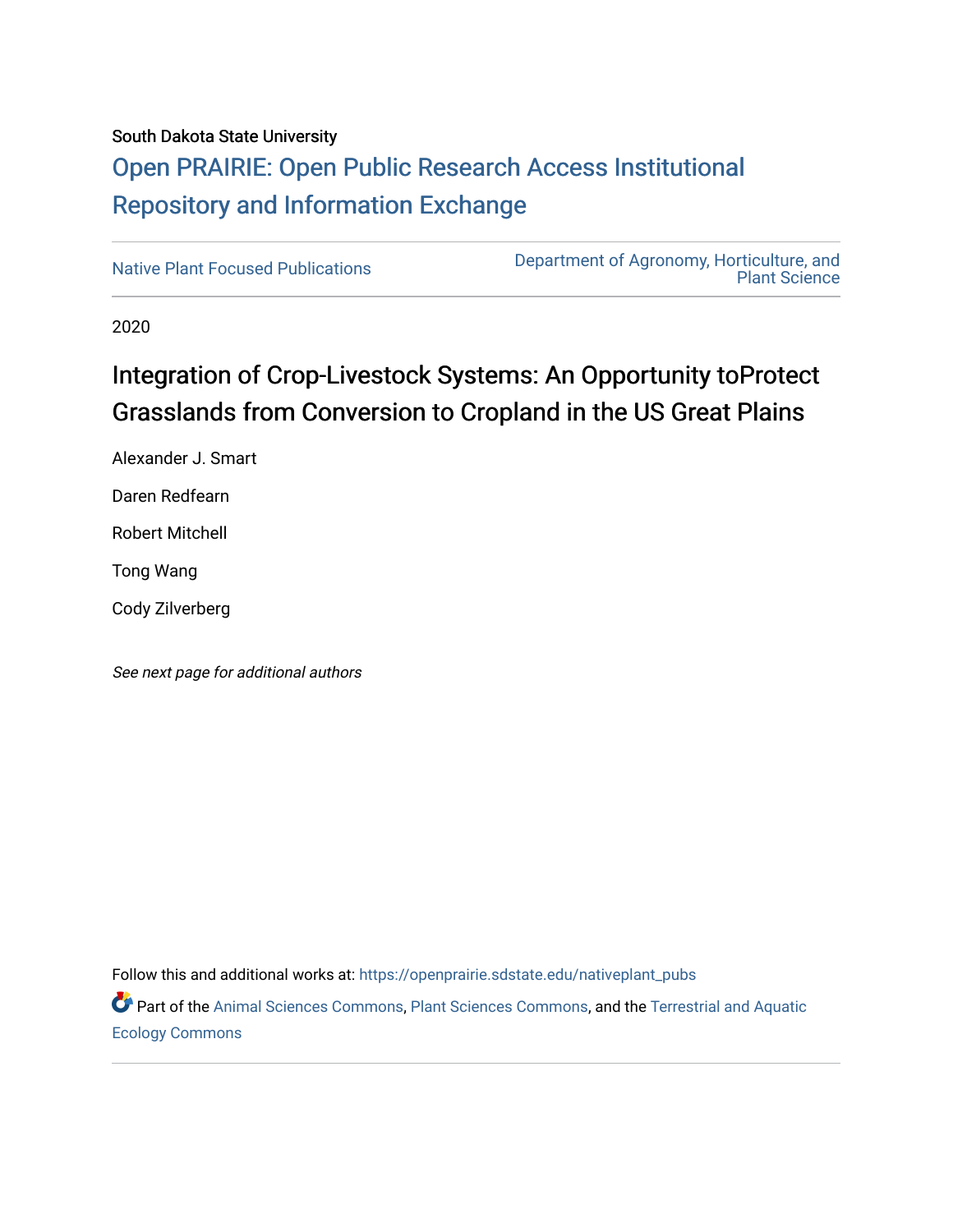### Authors

Alexander J. Smart, Daren Redfearn, Robert Mitchell, Tong Wang, Cody Zilverberg, Pete J. Bauman, Justin D. Derner, Julie Walker, and Cody Wright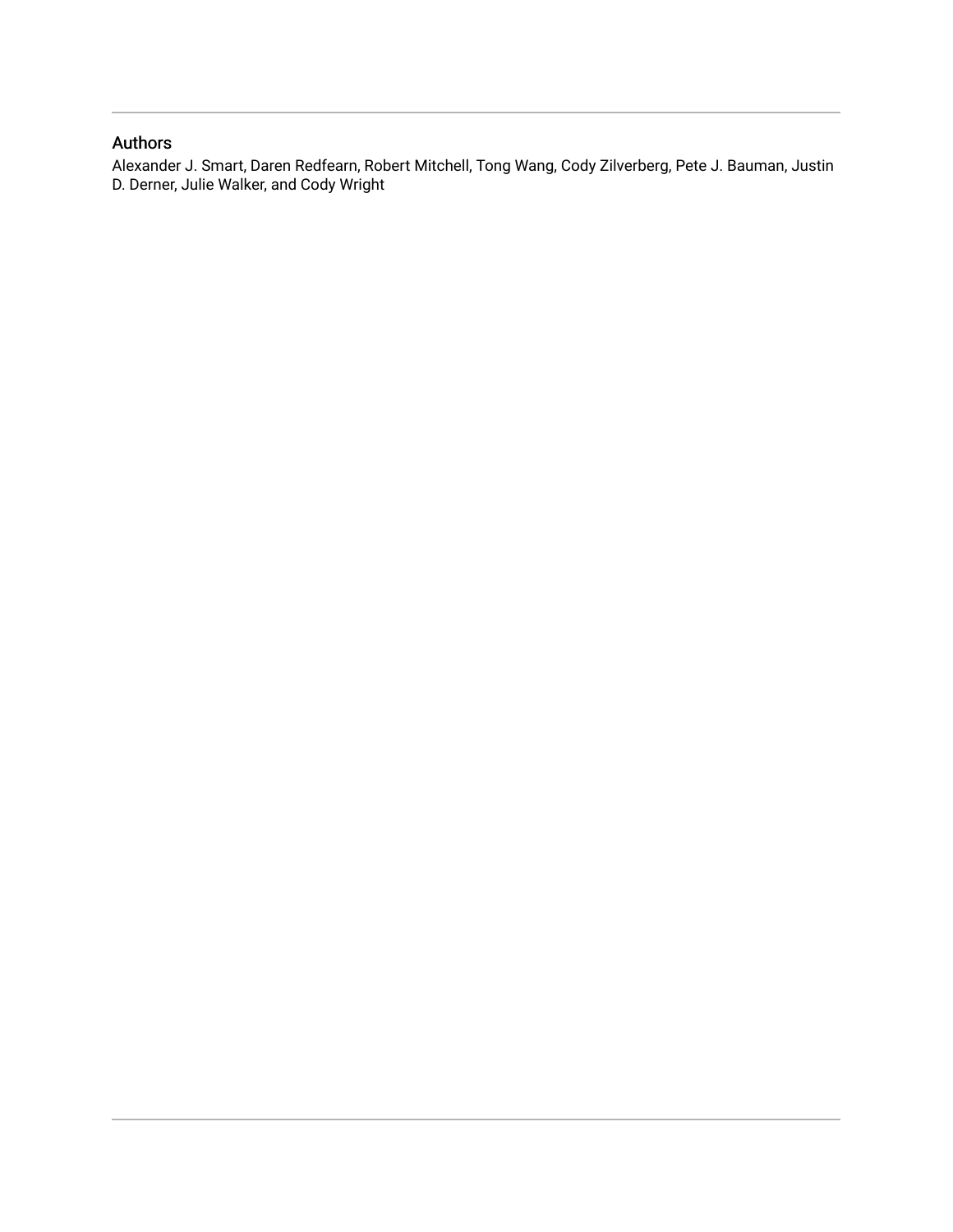[Rangeland Ecology & Management xxx \(xxxx\) xxx](https://doi.org/10.1016/j.rama.2019.12.007)



## Rangeland Ecology & Management



journal homepage: <http://www.elsevier.com/locate/rama>

### Forum: Integration of Crop-Livestock Systems: An Opportunity to Protect Grasslands from Conversion to Cropland in the US Great Plains

Alexander J. Smart <sup>a, \*</sup>, Daren Redfearn <sup>b</sup>, Robert Mitchell <sup>c</sup>, Tong Wang <sup>d</sup>, Cody Zilverberg <sup>e</sup>, Peter J. Bauman <sup>f</sup>, Justin D. Derner <sup>g</sup>, Julie Walker <sup>h</sup>, Cody Wright <sup>i</sup>

a Professor and Extension Rangeland Management Specialist, Department of Natural Resource Management, South Dakota State University, Brookings, SD 57007, USA

<sup>b</sup> Associate Professor, Department of Agronomy and Horticulture, University of Nebraska-Lincoln, Lincoln, NE 68583, USA

<sup>c</sup> Supervisory Research Agronomist, Wheat, Sorghum, and Forage Research Unit, USDA-ARS, Lincoln, NE 68583, USA

<sup>d</sup> Assistant Professor/Extension Specialist-Advanced Production Economics, Ness School of Management & Economics, South Dakota State University,

Brookings, SD 57007, USA

<sup>e</sup> Assistant Research Scientist, Texas A&M AgriLife Research, Temple, TX 76502, USA

<sup>f</sup> Extension Range Field Specialist, Watertown Regional Extension Center, South Dakota State University, Watertown, SD 57201, USA

<sup>g</sup> Supervisory Research Rangeland Management Specialist, Rangeland Resources and Systems Research Unit, USDA-ARS, Cheyenne, WY 82009, USA

h Professor and Extension Beef Cow-calf Specialist, Department of Animal Science, South Dakota State University, Brookings, SD 57007, USA

<sup>i</sup> Professor and Cow-calf Nutritionist, Department of Animal Science, South Dakota State University, Brookings, SD 57007, USA

#### article info

Article history: Received 9 May 2019 Received in revised form 26 November 2019 Accepted 26 December 2019

Key Words: beef cover crops crop residues ecosystem services grazing soil health

#### **ABSTRACT**

The Great Plains is a mixture of cropland and grassland mainly used for agricultural purposes, with grasslands under continual threat of conversion to cropland. Agriculturists are advocating for the integration of crop-livestock systems (ICLS) to recouple nutrient cycles, improve biodiversity, and increase resilience of agricultural operations. We address the benefits of ICLS in the Great Plains, contending that focus on improving soil health and financial stability of agricultural operations should reduce the conversion of grasslands to cropland. Using US Department of Agriculture National Agricultural Statistics Service Census of Agriculture survey data from the 1925-2017 category "cropland used only for pasture or grazing," which represents land that had been cropped but converted to annual/perennial pasture and grazed, we showcase that the number of farms and the land area in this category is a reasonable proxy of ICLS. As expected, ICLS dramatically decreased in the entire United States from 1925 to 1945, but from 1945 to 2002 in the Great Plains ICLS remained relatively constant, providing evidence of sustained crop-livestock integration. Consistent high numbers of beef cows during this period and the wide availability of forages and crop residues for ruminants facilitated opportunities for producers to use ICLS on their individual operations (within farm) or among operations where row crop farmers and forage-based producers integrated beef cattle use across the landscape (among farms). This integration, however, was decoupled from 2006 to 2013, a period of high grain prices. As a result, economic value of grasslands was decreased and conversion to cropland was increased. Thus, conservation efforts in the Great Plains for grasslands should focus on keeping grasslands intact for provision of multiple ecosystem goods and services by emphasizing incorporation of ICLS within and among farms to reduce the risk of converting grassland to cropland. © 2020 The Authors. Published by Elsevier Inc. on behalf of The Society for Range Management. This is an open access article under the CC BY-NC-ND license [\(http://creativecommons.org/licenses/by-nc-nd/4.0/](http://creativecommons.org/licenses/by-nc-nd/4.0/)).

Introduction

Land use in the Great Plains occurs as a continuum among cropping systems and livestock systems across large environmental gradients in precipitation and temperature [\(Laurenroth et al. 1999\)](#page-8-0).

\* Correspondence: Alexander J. Smart, Professor and Extension Rangeland Management Specialist, Dept of Natural Resource Management, South Dakota State University, Box 2140B, Brookings, SD 57007, USA, 605-688-5503.

E-mail address: [alexander.smart@sdstate.edu](mailto:alexander.smart@sdstate.edu) (A.J. Smart).

The Great Plains, with mesic environments in the eastern boundary states and semiarid and arid grasslands/rangelands in the western boundary states, comprises 59% and 43% of the total grassland and cropland in the United States, respectively ([Bigelow and Borchers](#page-7-0) [2017](#page-7-0); [Table 1\)](#page-3-0). Remaining native grasslands, mostly located in the western Great Plains, are largely unsuitable for crop production because of steep slopes, poor soils, or low rainfall. Grasslands described as pastureland or hayland, as well as Conservation Reserve Program (CRP) lands, generally have been cropped in the past but reconverted to grassland for economic, management, or other reasons.

<https://doi.org/10.1016/j.rama.2019.12.007>

1550-7424/© 2020 The Authors. Published by Elsevier Inc. on behalf of The Society for Range Management. This is an open access article under the CC BY-NC-ND license (<http://creativecommons.org/licenses/by-nc-nd/4.0/>).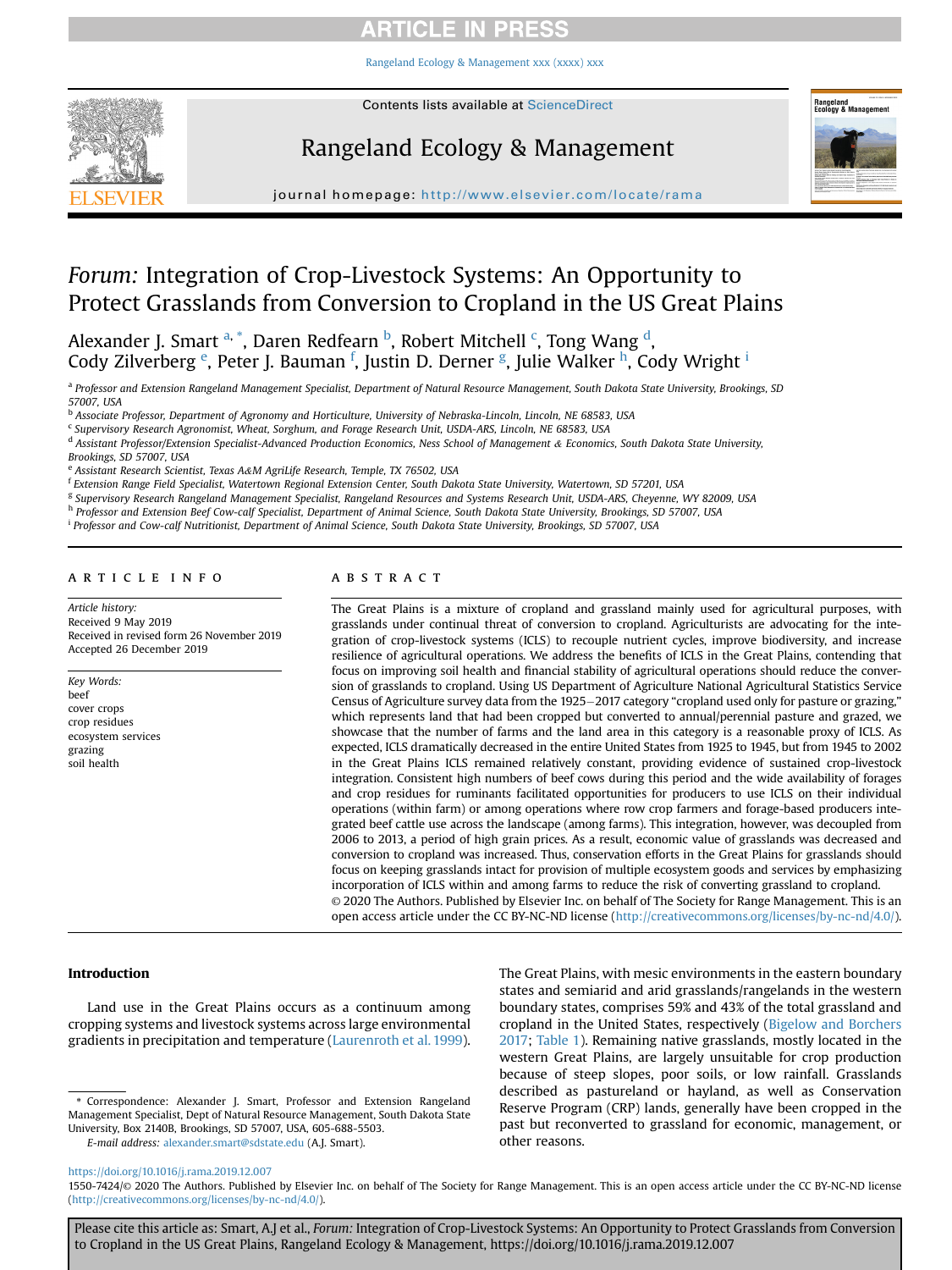#### <span id="page-3-0"></span>2 2 A.J. Smart et al. / Rangeland Ecology & Management xxx (xxxx) xxx

### Table 1

Total area in grassland (pasture and range) and cropland by region and state in the Great Plains and the percentage of each state's area in grassland and cropland [\(Bigelow and](#page-7-0) [Borchers 2017\)](#page-7-0).

| Region and state <sup>1</sup> | Grassland   | Cropland      | Grassland | Cropland |
|-------------------------------|-------------|---------------|-----------|----------|
|                               | Hectares    |               |           |          |
| Northern Plains               |             |               |           |          |
| Montana                       | 19 282 996  | 6722672       | 51.1      | 17.8     |
| North Dakota                  | 5 399 190   | 10 980 162    | 30.2      | 61.4     |
| South Dakota                  | 10 110 121  | 7836032       | 51.5      | 39.9     |
| Wyoming                       | 18 658 300  | 804 049       | 74.2      | 3.2      |
| Central Plains                |             |               |           |          |
| Colorado                      | 12 847 773  | 4 3 1 9 0 2 8 | 47.8      | 16.1     |
| Kansas                        | 7 198 785   | 11 575 709    | 34.0      | 54.7     |
| Nebraska                      | 9 585 830   | 8 8 4 9 3 9 3 | 48.2      | 44.5     |
| Southern Plains               |             |               |           |          |
| New Mexico                    | 22 001 619  | 788 664       | 70.0      | 2.5      |
| Oklahoma                      | 7998381     | 4 570 445     | 45.0      | 25.7     |
| Texas                         | 42 349 393  | 11 827 935    | 62.6      | 17.5     |
| Great Plains <sup>1</sup>     | 155 432 389 | 68 274 089    | 58.6      | 43.0     |
| US Total <sup>2</sup>         | 265 378 543 | 158 693 927   | 29.0      | 17.3     |

<sup>1</sup> Grassland or cropland within the Great Plains, as a percent of total grassland and cropland in the United States.

<sup>2</sup> Percent of US land area in grassland and cropland.

The vast majority of Great Plains agricultural lands are managed by private owners. Even though these lands provide numerous ecosystem goods and services to society, the lack of established ecosystem service markets fails to compensate producers for these services. Thus, land use decision making by these private land owners is primarily based on economic considerations. For example, crop prices had the greatest impact on producers' land use decisions during the 2006-2015 period in the northern Great Plains (North Dakota and South Dakota), with wildlife habitat loss the lowest consideration ([Wang et al. 2017](#page-8-0)).

As a result of high crop prices during 2006–2015 [\(USDA-NASS](#page-8-0) [2019c\)](#page-8-0), an estimated 2.3 million ha of grassland were converted to cropland, with a majority of this conversion in the Northern Great Plains [\(Wright and Wimberly 2013; Johnston 2014; Lark et al. 2015;](#page-8-0) [Reitsma et al. 2015; Wright et al. 2017](#page-8-0)). Improvements in agricultural land drainage via tilling, especially in the eastern portions of the Northern Great Plains, also facilitated this cropland expansion ([USDA-NASS 2012; Johnston 2013; Yang et al. 2017](#page-8-0)). In addition, rapid advancements in agricultural technologies such as larger and more versatile equipment, crop genetics, agrochemicals, and changes in governmental policy to mandate renewable fuel production accelerated grassland conversion to cropland [\(Wright et al.](#page-8-0) [2017\)](#page-8-0). A net decrease in CRP lands of 5.3 million ha occurred from 2007 to 2016, with the majority of these lands located in Colorado, Montana, North Dakota, and South Dakota [\(USDA-FSA 2019](#page-8-0)).

Conversion of grassland to cropland induces changes to ecosystem function and nutrient cycling such as increasing both wind and water erosion ([Turner et al. 2017\)](#page-8-0), reducing soil organic matter ([Liebig et al. 2009](#page-8-0)), and soil carbon ([DuPont et al. 2010\)](#page-7-0). Increases in nutrients, due to inputs of nitrogen and phosphorus, often result in eutrophication of waters by point and nonpoint pollution [\(Schilling et al. 2008; Turner et al. 2018](#page-8-0)). Thus, many water bodies are thereby defined as "impaired" according to Section 303(d) of the Clean Water Act [\(SDDENR 2018; ND Department](#page-8-0) [of Health 2019\)](#page-8-0). Negative effects of converting grasslands to croplands are also manifest in fragmented grasslands in the Great Plains endangered numerous wildlife species with obligate birds experiencing steady declines [\(Brennan and Kuvlesky 2005\)](#page-7-0). Sixty-four migratory and nonmigratory bird species listed as conservation concerns ([USFWS 2008](#page-8-0)) and populations of other grassland obligate and semiobligate vertebrate or invertebrate species are also threatened by grassland losses ([USFWS 2019\)](#page-8-0). Remaining native grasslands (see [Bauman et al. 2016](#page-7-0)) exist mostly on marginal lands but provide unique habitat for wildlife that planted grasslands cannot [\(Bakker and Higgins 2009](#page-7-0)).

We use US Department of Agriculture (USDA) National Agricultural Statistics Service (NASS) Census of Agriculture survey data  $(1925-2017)$  to determine trends of ICLS in the United States and different regions (Northern, Central, and Southern) of the Great Plains. We then review different forms of ICLS. At its core, ICLS involves livestock grazing on cropland for part of the time, mostly after grain harvest in the Northern Great Plains ([Kumar et al. 2019\)](#page-7-0), and before wheat harvest in the Central and Southern Great Plains ([Epplin et al. 2001\)](#page-7-0). Here livestock graze on grassland before or after using cropland for grazing, which implies both cropland and grassland are required to implement ICLS. We also discuss numerous ICLS expansion opportunities in the Great Plains, as a resurgence in ICLS will create more opportunities to preserve grassland to support livestock when they are not grazing cropland.

#### Proxy Variable for ICLS Land Practice in the United States

To quantify the change of ICLS over the past century, we used "cropland used only for pasture or grazing" from the USDA-NASS Census of Agriculture surveys  $(1925-2017)$  as a proxy variable ([USDA-NASS 1945, 1969, 1982, 1992, 1997, 2002, 2007, 2012,](#page-8-0) [2019a](#page-8-0)). Cropland used only for pasture or grazing represents land that is suitable for crop production, which could have been used previously as cropland and can be easily converted into cropland, but was used by producers as annual or perennial pasture for grazing purposes. We recognize that ICLS can occur in other common forms including crop residue grazing, cover crop grazing, feeding crop residues, and nonharvested crop grazing ([Kumar](#page-7-0) [et al. 2019](#page-7-0)), so this variable alone underestimates the total number of ha used for ICLS practice. However, since other forms of ICLS ha are either not included in the census data or have a short tracking history (< 5 yr for the interval period of the NASS surveys), the "cropland used only for pasture or grazing" variable is a good proxy variable that demonstrates trends in ICLS ha over the past century.

Our chosen proxy variable for ICLS, "cropland only for pasture or grazing," also provides a good indicator of the overall grassland area change. For example, between 2002 and 2012, this proxy variable showed a sharp decrease of 60% in North Dakota and South Dakota, which was the largest decline since 1945 (data not shown). Meanwhile, decline in grassland ha has also been observed in this region [\(Wright and Wimberly 2013; Johnston 2014; Lark et al.](#page-8-0) [2015; Reitsma et al. 2015\)](#page-8-0). This declining trend in ICLS proxy has been curtailed since the 2012 census, a period in which grassland decline has also stabilized in both states ([Wang et al. 2018\)](#page-8-0). Such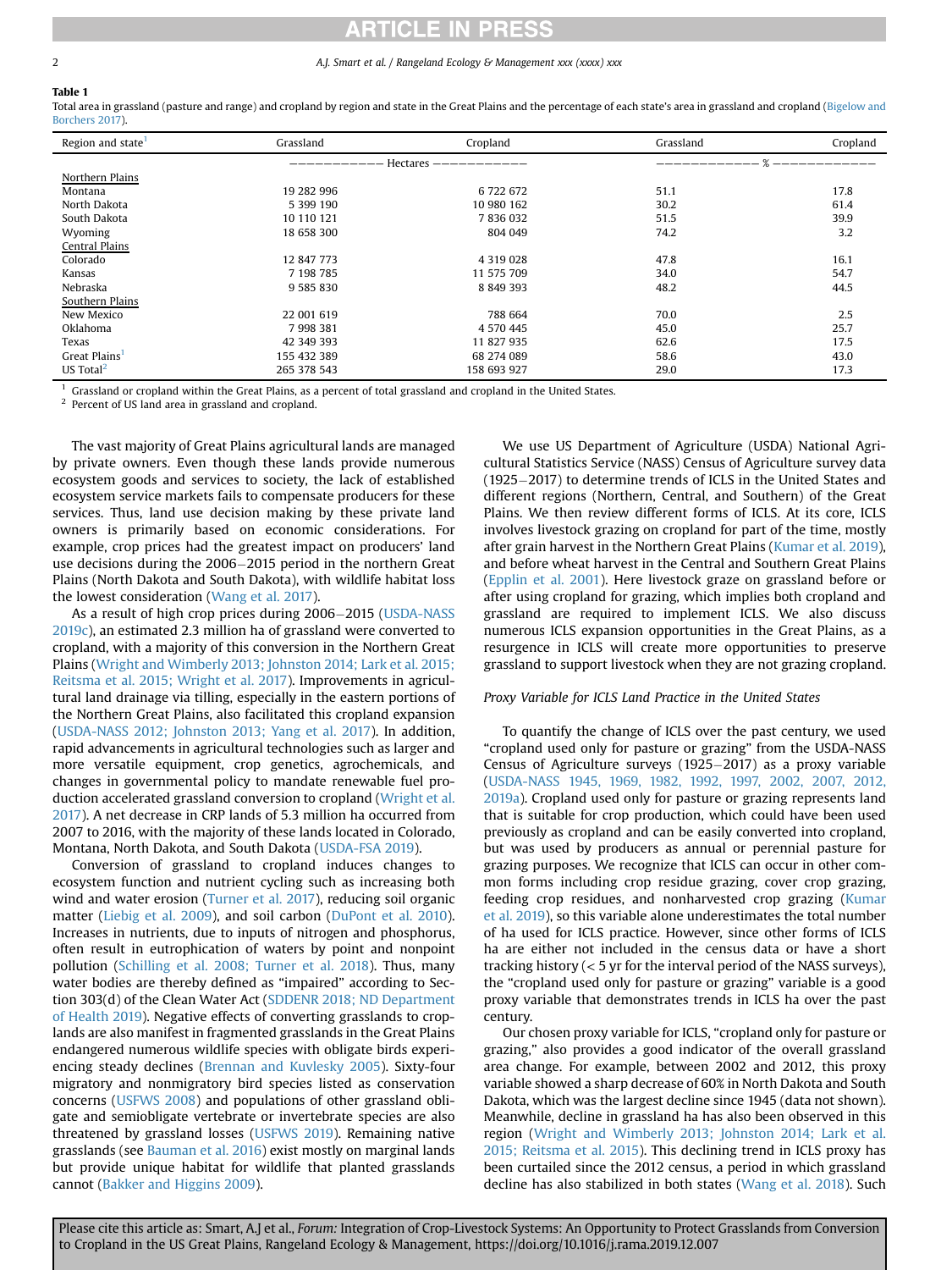A.J. Smart et al. / Rangeland Ecology & Management xxx (xxxx) xxx 33



Figure 1. Cropland used only for pasture or grazing in the a, United States and b, Corn Belt (IA, IL, IN, OH) from 1925 to 2017 [\(USDA-NASS 1945, 1969, 1982, 1987, 1992, 1997, 2002,](#page-8-0) [2007, 2012, 2019a](#page-8-0)).

trends indicate that grassland is a necessary part for ICLS; when ICLS is not practiced, there is little incentive to preserve grassland.

#### Historic ICLS Snapshot

In 2017, the number of farms and land area using "cropland only for pasture or grazing" in the United States decreased by 95% and 89%, respectively, since 1925 (Fig. 1a). The steep decline from 1925 to 1950 has been attributed to the mechanization of farm equipment and decline in draft animal usage ([Vogel 1996\)](#page-8-0). An estimated 32 million ha of pasture were released for other land uses during this time (see Fig. 1a). In the Corn Belt, this decline was greater with only 3% of farms reporting "cropland used only for pasture and grazing" ha since 1925 (see Fig. 1b). A reduction in the number of farms and land area using this practice occurred across the Northern, Central, and Southern Great Plains ([Fig. 2](#page-5-0)). Decoupling of ICLS occurred after World War II with rapidly increased agricultural specialization due to governmental policy, low-cost fossil fuels, and technological advances in machinery, storage, distribution, synthetic fertilizers, pesticides, transgenic crops, global marketing, and confined animal husbandry [\(Russelle et al. 2007;](#page-8-0) [Sulc and Tracy 2007; Hendrickson et al. 2008; Hilimire 2011;](#page-8-0) [Bonaudo et al. 2014; Lemaire et al. 2014; Sulc and Franzluebbers](#page-8-0) [2014; Martin et al. 2016\)](#page-8-0). Comparing 2002 with 1925, the reduction in the number of farms was  $72-80%$  in the Northern and Central Plains but only 13% in the Southern Plains, with similar trends in land area using "cropland only for pasture and grazing" as  $40-65%$ reductions in the Northern and Central Plains but only 18% in the Southern Plains (see [Fig. 2\)](#page-5-0). These reductions are attributed to agriculture becoming increasingly segmented, with producers specializing in one or few crops ([Meehan et al. 2011](#page-8-0)). Cropland area devoted to small grains, sunflowers, and flaxseed has decreased by over 50% since 1980 to grow row crops (corn, soybeans) over the same period [\(USDA-NASS 1945, 1969, 1982, 1987, 1992, 1997, 2002,](#page-8-0) [2007, 2012\)](#page-8-0).

Along the eastern portion of the Great Plains (North Dakota, South Dakota, Nebraska, Kansas, Oklahoma, and Texas), a large percentage of the total land area in the western side of each state remains in grassland with lower amounts remaining in grassland in the central and eastern portions of each state. Thus, when crop prices increased from 2006 to 2013 [\(USDA-NASS 2019c](#page-8-0)), there were additional decreases in the number of farms and land area in "cropland used only for pasture or grazing" from 2002 to 2017 (see [Fig. 2](#page-5-0)). The national trend followed this similar decline (see Fig. 1a). In the Corn Belt, during this same period, the decline was less steep (compared with total area in cropland; data not shown) because the practice of using cropland only for pasture or grazing was already quite low (see Fig. 1b).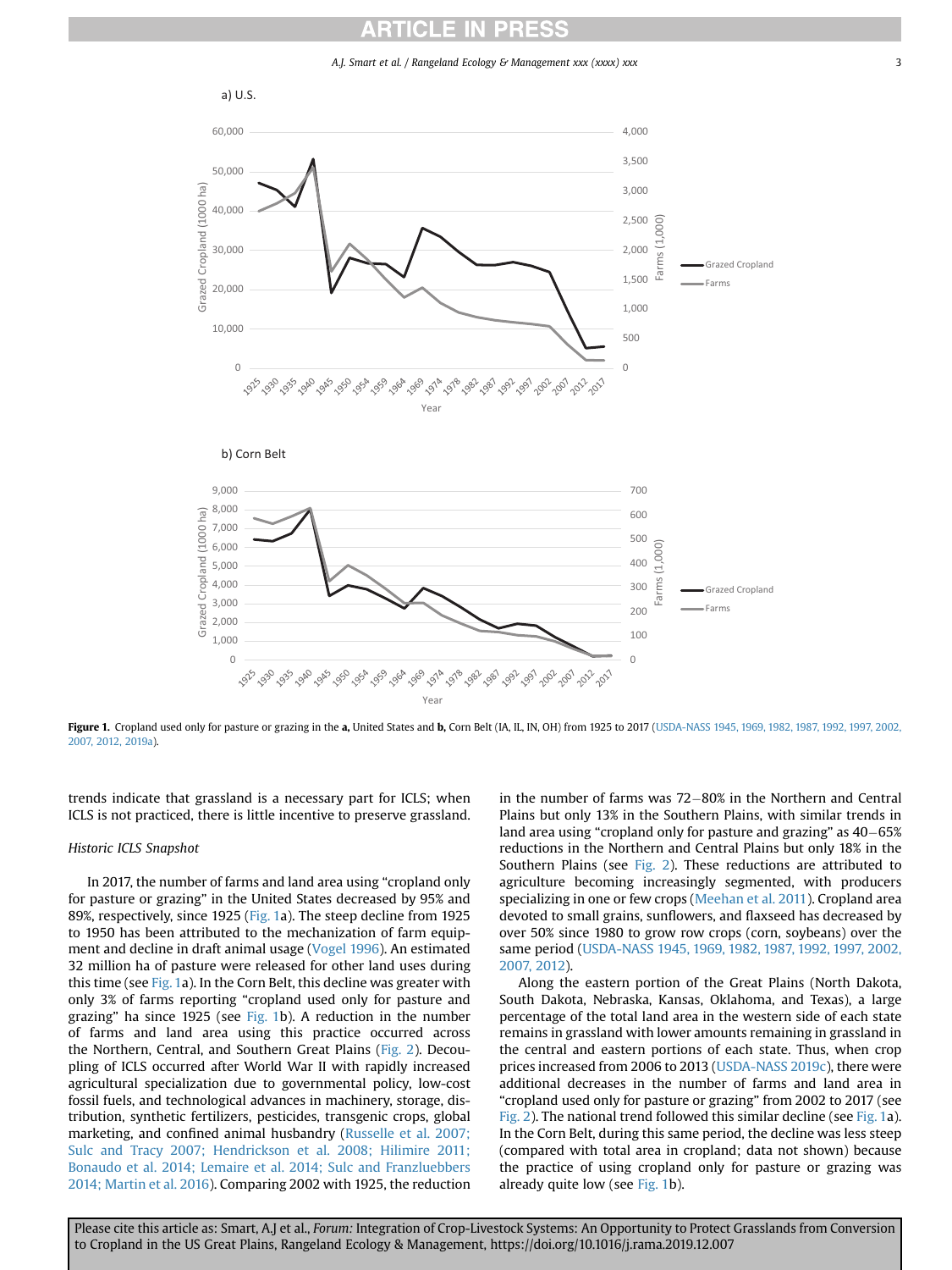<span id="page-5-0"></span>4 A.J. Smart et al. / Rangeland Ecology & Management xxx (xxxx) xxx



3,000 100 Farms 2,000 50 1,000 0  $\overline{0}$ 2014 1978 1992 1997 1987 7002-001 2022 2011 Year

Figure 2. Cropland used only for pasture or grazing in the a, northern (MT, ND, SD, WY), b, central (CO, KS, NE), and c, southern (NM, OK, TX) Great Plains from 1925 to 2012 ([USDA-](#page-8-0)[NASS 1945, 1969, 1982, 1987, 1992, 1997, 2002, 2007, 2012, 2019a\)](#page-8-0).

ICLS as a Feasible and Economically Viable Practice in the Great Plains

In the Great Plains, the mixture of cropland and grassland in conjunction with a highly variable climate is well suited for beef production, which is evidenced by high beef cattle numbers [\(Fig. 3\)](#page-6-0) and the relatively recent high number of farms using the practice of "cropland only for pasture or grazing" (see Fig. 2). This region has traditionally practiced ICLS with the dual use of grazing/grain production or grazing out of wheat in Kansas, Oklahoma, and Texas ([Epplin et al. 2001](#page-7-0)) and cornstalk grazing in the western Corn Belt states of Nebraska, South Dakota, and North Dakota (see [Schmer](#page-8-0) [et al. 2017; Redfearn et al. 2019\)](#page-8-0). Therefore, opportunity exists to reverse the previous declines and increase ICLS usage, which may prevent or slow down grassland conversion to cropland.

A recent resurgence in holistic and regenerative approaches to whole-systems agriculture uses the foundation of soil health, with ICLS serving one of the essential principles to increase soil fertility, water infiltration, soil water availability and storage, and nutrient cycling ([Lemaire et al. 2014; Derner et al. 2018; Fuhrer](#page-8-0) [2019\)](#page-8-0). ICLS allows producers a strategy to reduce economic risks associated with producing a single commodity and typically increases enterprise net return compared with either grain-only or forage-only systems ([Epplin et al. 2001](#page-7-0)). Grassland is also a necessity for ICLS practices since cattle need to be relocated to grassland when the cropland-grazing period is over. In the face of market price fluctuations, it is in the best interest of producers to maintain both crop and livestock enterprises, as diversification helps producers maintain a more stable income ([Joshi et al. 2019](#page-7-0)).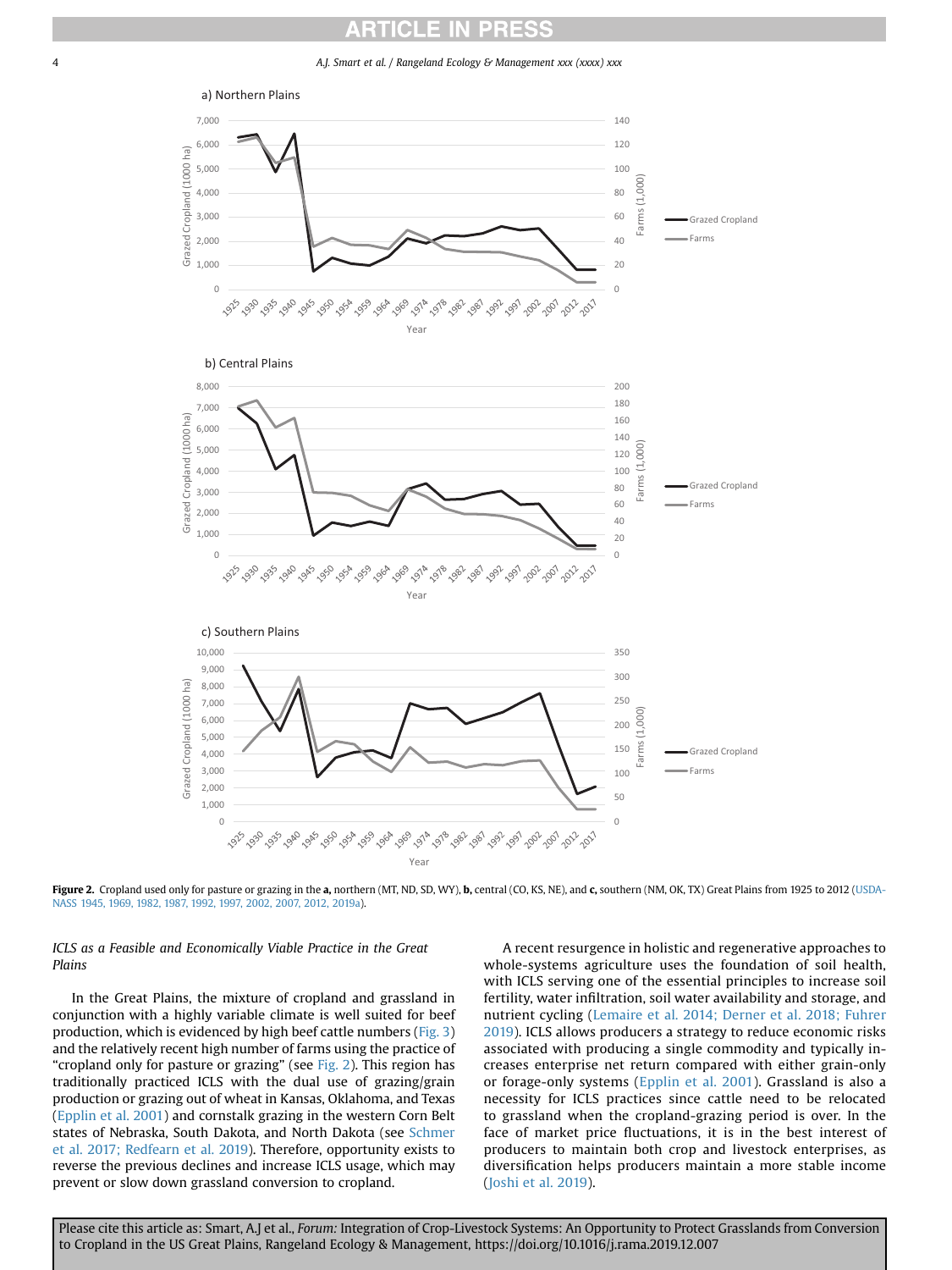**ARTICLE IN PRESS** 

A.J. Smart et al. / Rangeland Ecology & Management xxx (xxxx) xxx 5

<span id="page-6-0"></span>

Figure 3. Number of beef cows inventoried on 1 January in the a, northern, b, central, and c, southern Great Plains regions from 1920 to 2018 [\(USDA-NASS 2019b](#page-8-0)).

Producers using ICLS practices can also reduce feed costs by extending the grazing season using crop residues and cover crops ([Russelle et al. 2007; USDA-SARE 2017; Redfearn et al. 2019; Tobin](#page-8-0) [et al. 2020\)](#page-8-0) and further increase soil carbon, improve nutrient cycling, and reduce purchased fertilizer inputs [\(Hilimire 2011;](#page-7-0) [Lemaire et al. 2014; Sulc and Franzluebbers 2014\)](#page-7-0). ICLS practices within farms provide opportunities to diversify operations, spread economic risk, and increase cash flow for producers by taking advantage of cyclical markets of livestock and crops ([Russelle et al.](#page-8-0) [2007\)](#page-8-0). Crop farmers who do not own livestock can also take advantage of the across-farm ICLS utilization scenario to achieve soil health benefits and diversify their income stream.

#### Opportunities for ICLS Expansion in the US Great Plains

Integrated crop-livestock systems have been advocated for the past 2 decades to increase farm profitability and reduce financial risk with changing climate and fluctuating markets [\(Powell et al.](#page-8-0) [2004; Hendrickson et al. 2008; Bell and Moore 2012; Bonaudo et al.](#page-8-0) [2014; Martin et al. 2016\)](#page-8-0). Grassland values increase when more farmers adopt ICLS ([Sanderson et al. 2012; Bonaudo et al. 2014;](#page-8-0) [Franzluebbers et al. 2014; Lemaire et al. 2014; Martin et al. 2016\)](#page-8-0), suggesting that private landowners can receive value for protecting remaining grasslands and possibly returning marginal croplands back to grassland.

There are many feasible ICLS expansion opportunities in the US Great Plains. One form of ICLS that has potential for expansion across the Great Plains is the grazing of crop residue by livestock. For example, about 50% of the corn residue hectares are grazed in Nebraska [\(Redfearn et al. 2019\)](#page-8-0). Extending this ICLS example to Kansas, North Dakota, and South Dakota, where only about 20% of the available corn residue hectares are currently grazed ([Redfearn](#page-8-0) [et al. 2019\)](#page-8-0), offers potential to producers in these states to adopt ICLS on more crop hectares. Cover crops, which were planted on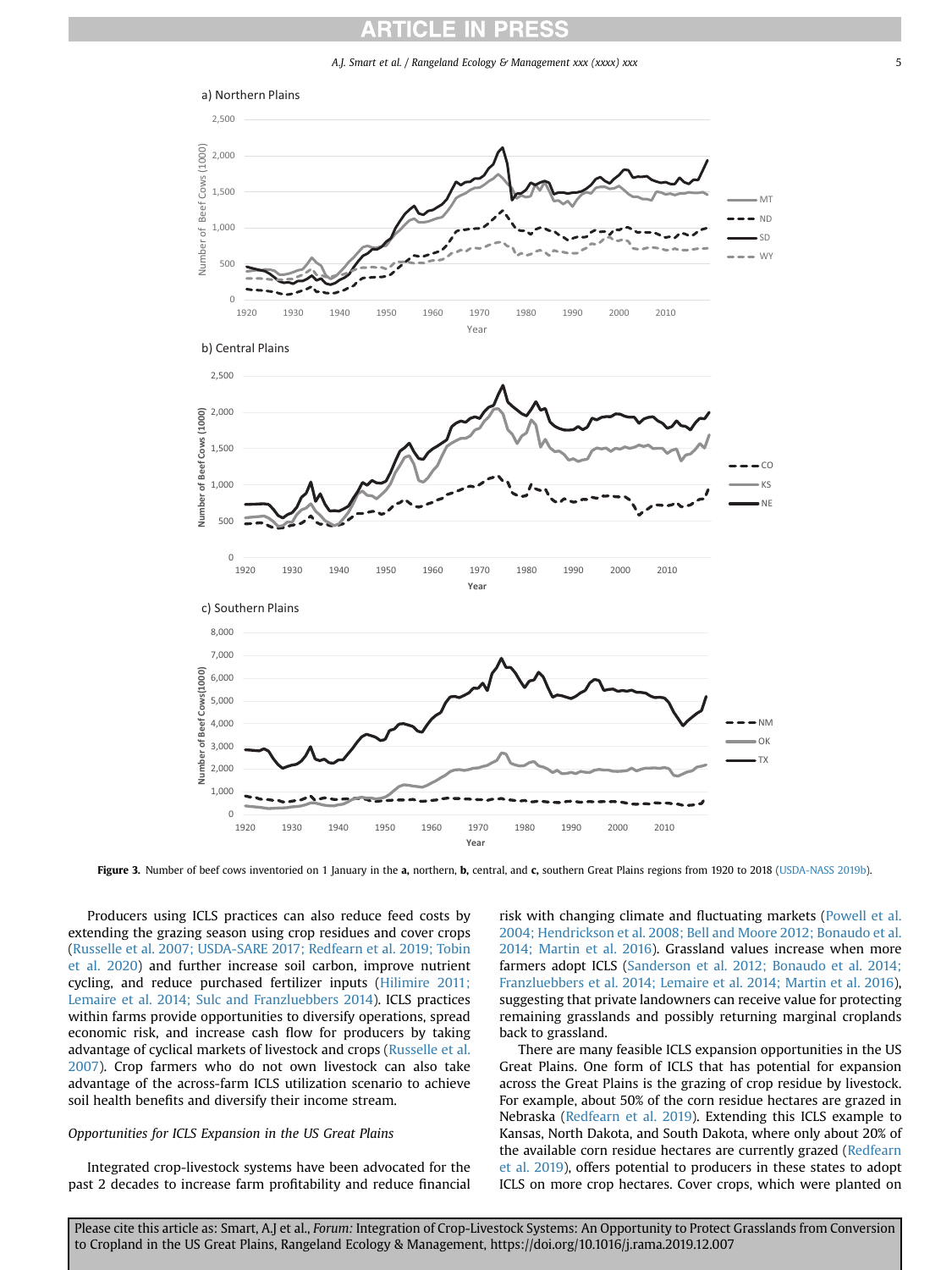<span id="page-7-0"></span>only 2% of the northern Great Plains hectares in 2010-2011 [\(Wade](#page-8-0) [et al. 2015](#page-8-0)) and increased by nearly 50% for the United States between 2012 and 2017 ([LaRose and Myers 2019\)](#page-8-0), offer another opportunity to expand ICLS [\(USDA-SARE 2017\)](#page-8-0). Another opportunity for incorporating ICLS is to convert marginal croplands to perennial forages [\(Mitchell et al. 2005](#page-8-0)) for livestock grazing.

ICLS has been extensively used in the winter wheat-growing region of the Central and Southern Great Plains. Here, wheat pasture is managed as either "grazed out" with livestock remaining on the pasture throughout spring or as "dual purpose" by removing cattle early to enable grain production. Producers employing this ICLS do need to plant wheat earlier compared with wheat for grain production, to provide earlier forage with earlier planting typically reducing expected grain yield (Hossain et al. 2003). Livestock grazing management is needed to prevent overgrazing, which can increase winterkill of wheat and lower grain production (Edwards et al. 2011).

ICLS expansion opportunities are not limited to the within-farm adoption—there are plenty across-farm ICLS implementation opportunities as well. Livestock producers who own pasture but do not have cropland can rent the rights to graze crop residues and/or cover crops. Producers in mixed crop-livestock systems can graze crop biomass and residues to augment forage availability from pastures (Haigh et al. 2019). Web-based systems designed to enhance the cooperation among farmers are available in many states. For example, the South Dakota Soil Health Coalition maintains the South Dakota Grazing Exchange at [https://](https://sdgrazingexchange.com) [sdgrazingexchange.com.](https://sdgrazingexchange.com) North Dakota State University maintains FeedList (<https://www.ag.ndsu.edu/feedlist>), a website to connect producers with cover crops, pasture, and crop residues with those who have livestock. Minnesota Department of Agriculture maintains the Cropland Grazing Exchange ([http://www2.mda.](http://www2.mda.state.mn.us/webapp/GrazingExchange/MDAHome.html) [state.mn.us/webapp/GrazingExchange/MDAHome.html\)](http://www2.mda.state.mn.us/webapp/GrazingExchange/MDAHome.html) to match livestock farmers with crop farmers. University of Nebraska Lincoln maintains the Crop Residue Exchange website [https://](https://cropresidueexchange.unl.edu/) [cropresidueexchange.unl.edu/f](https://cropresidueexchange.unl.edu/)or crop producers to help make better use of crop residues and develop beneficial grazing agreements with livestock producers. These websites allow the users to create online profiles, much like a social media account, to display their crop-livestock needs. These exchanges have received high use during drought.

#### Challenges of Implementing ICLS in the Great Plains

Currently, ICLS is mainly restricted to within-farm adoption, which means livestock and cropland being grazed are within the same operation [\(Wang et al. 2019](#page-8-0)). Across-farm ICLS integration, such as livestock grazing on another owner's cropland, is lacking. Coordination and promoting efforts to integrate ICLS across farms could be done by university extension personnel to introduce the benefits of across-farm ICLS adoption and create opportunities for farmers who do not own cropland and livestock at the same time.

A primary challenge to incorporating ICLS across farms is the lack of fencing on cropland [\(Wang et al. 2019\)](#page-8-0). Creative arrangements among local land owners with the use of temporary fence could be used to overcome this challenge. A secondary challenge is soil compaction on cropland being grazed by livestock ([Wang et al.](#page-8-0) [2019](#page-8-0)). Here, extension personnel can provide recommendations based on soil type and soil moisture conditions to alleviate this challenge.

#### Implications

Grasslands provide numerous ecosystem goods and services that benefit society, such as provisioning (e.g., forage for livestock production), supporting (e.g., habitat for wildlife, water cycling, carbon sequestration), regulating (e.g., water purification and storage), and cultural (e.g., open space for aesthetic value and outdoor recreation) [\(Millennium Ecosystem Assessment 2005\)](#page-8-0). Disconnecting livestock grazing from farming systems in the Great Plains puts grasslands at greater risk for conversion to cropland, especially in the transition zones where historical grassland-tocropland-to-grassland conversion cycles occur. Recoupling livestock and cropping systems into ICLS increases the economic value of grasslands and reduces the risk of conversion to cropland. ICLS adoption within farms is common, but substantial opportunities exist among farms. Despite logistical and infrastructure challenges, university extension personnel can facilitate and coordinate acrossfarm ICLS adoption. These efforts and interdisciplinary and transdisciplinary focuses on researching sustainable agricultural production, economics, and environmental benefits of ICLS can advance contemporary innovations.

#### References

- [Bakker, K.K., Higgins, K.F., 2009. Planted grasslands and native sod prairie: equivalent](http://refhub.elsevier.com/S1550-7424(19)30118-6/sref1) [habitat for grassland birds? Western North American Naturalist 69, 235](http://refhub.elsevier.com/S1550-7424(19)30118-6/sref1)
- Bauman, P., Carlson, B., Butler, T., 2016. Quantifying undisturbed (native) lands in eastern South Dakota: 2013. Available at: [https://openprairie.sdstate.edu/data\\_](https://openprairie.sdstate.edu/data_land-easternSD/1/) [land-easternSD/1/](https://openprairie.sdstate.edu/data_land-easternSD/1/). Accessed 21 November 2019.
- [Bell, L.W., Moore, A.D., 2012. Integrated crop-livestock systems in Australian agri](http://refhub.elsevier.com/S1550-7424(19)30118-6/sref3)[culture: trends, drivers, and implications. Agricultural Systems 111, 1](http://refhub.elsevier.com/S1550-7424(19)30118-6/sref3)-[12](http://refhub.elsevier.com/S1550-7424(19)30118-6/sref3).
- Bigelow, D.P., Borchers, A., 2017. Major uses of land in the United States. USDA Economic Research Service, Economic Information Bulletin No. 178, August (2017), p. 62. Available at: [https://www.ers.usda.gov/webdocs/publications/](https://www.ers.usda.gov/webdocs/publications/84880/eib-178.pdf?v=0)  $84880/eib-178.pdf$ .  $v=0$ . Accessed 21 November 2019.
- [Bonaudo, T., Bendahan, A.B., Sabatier, R., Ryschawy, J., Bellon, S., Leger, F., Magda, D.,](http://refhub.elsevier.com/S1550-7424(19)30118-6/sref5) [Tichit, M., 2014. Agroecological principles for the redesign of integrated crop](http://refhub.elsevier.com/S1550-7424(19)30118-6/sref5)[livestock systems. European Journal of Agronomy 57, 43](http://refhub.elsevier.com/S1550-7424(19)30118-6/sref5)-[51.](http://refhub.elsevier.com/S1550-7424(19)30118-6/sref5)
- [Brennan, L.A., Kuvlesky Jr., W.P., 2005. North American grassland birds: an](http://refhub.elsevier.com/S1550-7424(19)30118-6/sref6) unfolding conservation crisis? The Journal of Wildlife Management 69,  $1-13$  $1-13$ .
- [Derner, J.D., Smart, A.J., Toombs, T.P., Larsen, D., McCulley, R.L., Goodwin, J., Sims, S.,](http://refhub.elsevier.com/S1550-7424(19)30118-6/sref7) [Roche, L.M., 2018. Soil health as a transformational change agent for U.S. grazing](http://refhub.elsevier.com/S1550-7424(19)30118-6/sref7) [lands management. Rangeland Ecology](http://refhub.elsevier.com/S1550-7424(19)30118-6/sref7) & [Management 71, 403](http://refhub.elsevier.com/S1550-7424(19)30118-6/sref7)-[408.](http://refhub.elsevier.com/S1550-7424(19)30118-6/sref7)
- [DuPont, S.T., Culman, S.W., Ferris, H., Buckley, D.H., Glover, J.D., 2010. No-tillage](http://refhub.elsevier.com/S1550-7424(19)30118-6/sref8) [conversion of harvested perennial grassland to annual cropland reduces root](http://refhub.elsevier.com/S1550-7424(19)30118-6/sref8) [biomass, decreases active carbon stocks, and impacts soil biota. Agriculture,](http://refhub.elsevier.com/S1550-7424(19)30118-6/sref8) [Ecosystems](http://refhub.elsevier.com/S1550-7424(19)30118-6/sref8) & [Environment 137, 25](http://refhub.elsevier.com/S1550-7424(19)30118-6/sref8)-[32.](http://refhub.elsevier.com/S1550-7424(19)30118-6/sref8)
- [Edwards, J., Carver, B., Horn, G., Payton, M., 2011. Impact of dual-purpose man](http://refhub.elsevier.com/S1550-7424(19)30118-6/sref9)agement on wheat grain yield. Crop Science 51,  $2181-2185$  $2181-2185$ .
- [Epplin, F.M., Krenzer Jr., E.G., Horn, G., 2001. Net returns from dual-purpose wheat](http://refhub.elsevier.com/S1550-7424(19)30118-6/sref10) and grain-only wheat. Journal ASFMRA  $8-13$  $8-13$ .
- [Franzluebbers, A.J., Lemaire, G., de Faccio Cavalho, P.C., Sulc, R.M., Dedieu, B., 2014.](http://refhub.elsevier.com/S1550-7424(19)30118-6/sref12) [Toward agricultural sustainability through integrated crop-livestock systems.](http://refhub.elsevier.com/S1550-7424(19)30118-6/sref12) [III. Social aspects. Renewable Agriculture and Food Systems 29, 192](http://refhub.elsevier.com/S1550-7424(19)30118-6/sref12)-[194](http://refhub.elsevier.com/S1550-7424(19)30118-6/sref12).
- Fuhrer, J., 2019. 5 principles of soil health. USDA Natural Resources Conservation Service, North Dakota. Available at: [https://www.nrcs.usda.gov/wps/portal/](https://www.nrcs.usda.gov/wps/portal/nrcs/main/nd/soils/health/) [nrcs/main/nd/soils/health/.](https://www.nrcs.usda.gov/wps/portal/nrcs/main/nd/soils/health/) Accessed 21 November 2019.
- [Haigh, T.R., Schacht, W., Knutson, C.L., Smart, A.J., Volesky, J., Allen, C., Hayes, M.,](http://refhub.elsevier.com/S1550-7424(19)30118-6/sref15) [Burbach, M., 2019. Socio-ecological determinants of drought impacts and](http://refhub.elsevier.com/S1550-7424(19)30118-6/sref15) [coping strategies for ranching operations in the Great Plains. Rangeland Ecology](http://refhub.elsevier.com/S1550-7424(19)30118-6/sref15) & [Management 72, 561](http://refhub.elsevier.com/S1550-7424(19)30118-6/sref15)-[571.](http://refhub.elsevier.com/S1550-7424(19)30118-6/sref15)
- [Hendrickson, J., Sassenrath, G.F., Archer, D., Hanson, J., Halloran, J., 2008. In](http://refhub.elsevier.com/S1550-7424(19)30118-6/sref17)[teractions in the integrated US agricultural systems: the past, present and](http://refhub.elsevier.com/S1550-7424(19)30118-6/sref17) [future. Renewable Agriculture and Food Systems 23, 314](http://refhub.elsevier.com/S1550-7424(19)30118-6/sref17)-[324.](http://refhub.elsevier.com/S1550-7424(19)30118-6/sref17)
- [Hilimire, K., 2011. Integrated crop/livestock agriculture in the United States: a re](http://refhub.elsevier.com/S1550-7424(19)30118-6/sref18)[view. Journal of Sustainable Agriculture 35, 376](http://refhub.elsevier.com/S1550-7424(19)30118-6/sref18)-[393](http://refhub.elsevier.com/S1550-7424(19)30118-6/sref18).
- [Hossain, I., Epplin, F.M., Krenzer, E.G., 2003. Planting date in](http://refhub.elsevier.com/S1550-7424(19)30118-6/sref19)fluence on dual-purpose [winter wheat forage yield, grain yield, and test weight. Agronomy Journal 95,](http://refhub.elsevier.com/S1550-7424(19)30118-6/sref19) [1179](http://refhub.elsevier.com/S1550-7424(19)30118-6/sref19)-[1188](http://refhub.elsevier.com/S1550-7424(19)30118-6/sref19).
- [Johnston, C.A., 2013. Wetland losses due to row crop expansion in the Dakota](http://refhub.elsevier.com/S1550-7424(19)30118-6/sref20) [Prairie Pothole Region. Wetlands, 33\(2013\)1:175](http://refhub.elsevier.com/S1550-7424(19)30118-6/sref20)-[182.](http://refhub.elsevier.com/S1550-7424(19)30118-6/sref20)
- [Johnston, C.A., 2014. Agricultural expansion: land use shell game in the U.S.](http://refhub.elsevier.com/S1550-7424(19)30118-6/sref21) [Northern Plains. Landscape Ecology 29, 81](http://refhub.elsevier.com/S1550-7424(19)30118-6/sref21)-[95.](http://refhub.elsevier.com/S1550-7424(19)30118-6/sref21)
- [Joshi, D.R., Ulrich-Schad, J., Wang, T., Dunn, B.H., Bruggeman, S.A., Clay, D.E., 2019.](http://refhub.elsevier.com/S1550-7424(19)30118-6/sref22) [Grassland retention in the North America Midwest following periods of high](http://refhub.elsevier.com/S1550-7424(19)30118-6/sref22) [commodity prices and climate variability. Soil Science Society of American](http://refhub.elsevier.com/S1550-7424(19)30118-6/sref22) [Journal 83, 1290](http://refhub.elsevier.com/S1550-7424(19)30118-6/sref22)-[1298](http://refhub.elsevier.com/S1550-7424(19)30118-6/sref22).
- [Kumar, S., Sieverding, H., Lai, L., Thandiwe, N., Wienhold, B., Redfearn, D., Archer, D.,](http://refhub.elsevier.com/S1550-7424(19)30118-6/sref23) [Ussiri, D., Faust, D., Landblom, D., Grings, E., Stone, J.J., Jacquet, J., Pokharei, K.,](http://refhub.elsevier.com/S1550-7424(19)30118-6/sref23) [Liebig, M., Schmer, M., Sexton, P., Mitchell, R., Smalley, S., Osborne, S., Ali, S.,](http://refhub.elsevier.com/S1550-7424(19)30118-6/sref23) [Sentürklü, S., Sehgal, S., Owens, V., Jin, V., 2019. Facilitating crop](http://refhub.elsevier.com/S1550-7424(19)30118-6/sref23)-[livestock](http://refhub.elsevier.com/S1550-7424(19)30118-6/sref23) [reintegration in the northern Great Plains. Agronomy Journal 111, 2141](http://refhub.elsevier.com/S1550-7424(19)30118-6/sref23)-[2156](http://refhub.elsevier.com/S1550-7424(19)30118-6/sref23).
- Lark, T.J., Salmon, J.M., Gibbs, H.K., 2015. Cropland expansion outpaces agriculture and biofuel policies in the United States. Environmental Research Letters 10, 044003. [https://doi.org/10.1088/1748-9326/10/4/044003.](https://doi.org/10.1088/1748-9326/10/4/044003)